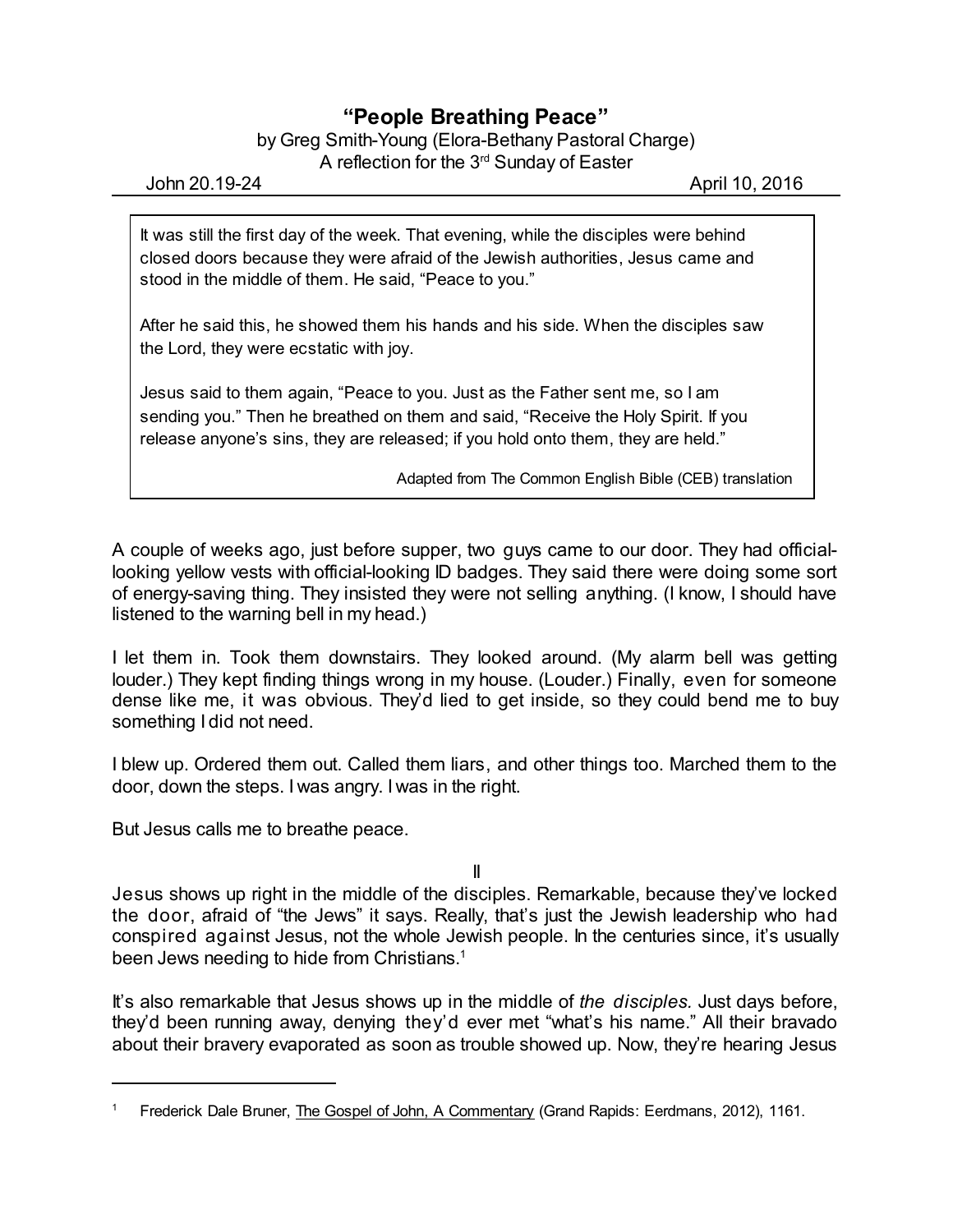is back! Maybe he's angry? Are they hiding from him too!<sup>2</sup> (Thankfully, the first thing he says to them is "*Peace."*)

Of course, what's most remarkable about Jesus showing up is . . . well . . . he is dead. At least, he was, and once someone is "pronounced," they always stay that way. Not this time. He shows them where the nails hoisted him by his wrists and the spear thrust into his side. It's like he's saying, "It's me, the same Jesus!" His resurrection is just as this-worldly as his crucifixion was. <sup>3</sup> That's why his resurrection can make all the difference.

*"Peace to you,*" he says, twice. That's *"Shalom lechem"* in Hebrew. *Shalom* is a big idea. *Shalom* is wholeness, balance, justice, rightness, holiness, right relationships. When Jesus says *"Shalom lechem,"* to these denying, cowardly former-followers, he is speaking love, blessing and forgiveness. He is giving them a gift. *"Peace to you."* They can be disciples again.

III

Will Campbell was a Baptist pastor in Tennessee; he died a few years ago. During the Civil Rights era, he was a friend of Martin Luther King Jr. He was among the few White southern clergy who put their lives on the line for African-Americans. Later, he visited and ministered to members of the racist Ku Klux Klan who were in prison for their terrorism. 4

Campbell told of a trip he'd just taken, to visit a 73-year-old in prison. A group of them went. After a long drive, they got there and started through security. A young guard stopped them, and said one of them had shoes on that didn't meet regulations. Pastor Campbell wondered aloud if there might be an exception made. The guard yelled, *"One more word out of you and none of you see anyone here today!"*

Weeks later, Pastor Will was telling this to a friend, David. He asked David, with a plaintive stare, *"What would you do?* . . . *What do you do with him?*"

## David writes:

*It had not occurred to me to extend any degree of concern to the angry young man. In my mind, I was in fact ready to pounce on him personally, but Will was inviting me to something . . . and schooling me in a longer struggle of which he was a veteran. . . . Weeks later, he was still mourning it and wondering howhe might have more*

<sup>&</sup>lt;sup>2</sup> The idea that they were hiding from Jesus is an intriguing one! Thanks to Scott Hozee for raising this for me. (cep.calvinseminary.edu/sermon-starters/easter-2c/?type=the\_lectionary\_gospel)

<sup>3</sup> C. H. Dodd wrote, "In order that the death-and-resurrection of Christ may constitute an 'epoch-making' event for mankind, it is necessary that it should actually happen — that the entire event, death-andresurrection together, should happen — *in this world*. That is what the quasi-physical features of the postresurrection appearances are intended to affirm." Quoted in Bruner, 1160.

<sup>&</sup>lt;sup>4</sup> [https://en.wikipedia.org/wiki/Will\\_D.\\_Campbell](https://en.wikipedia.org/wiki/Will_D._Campbell)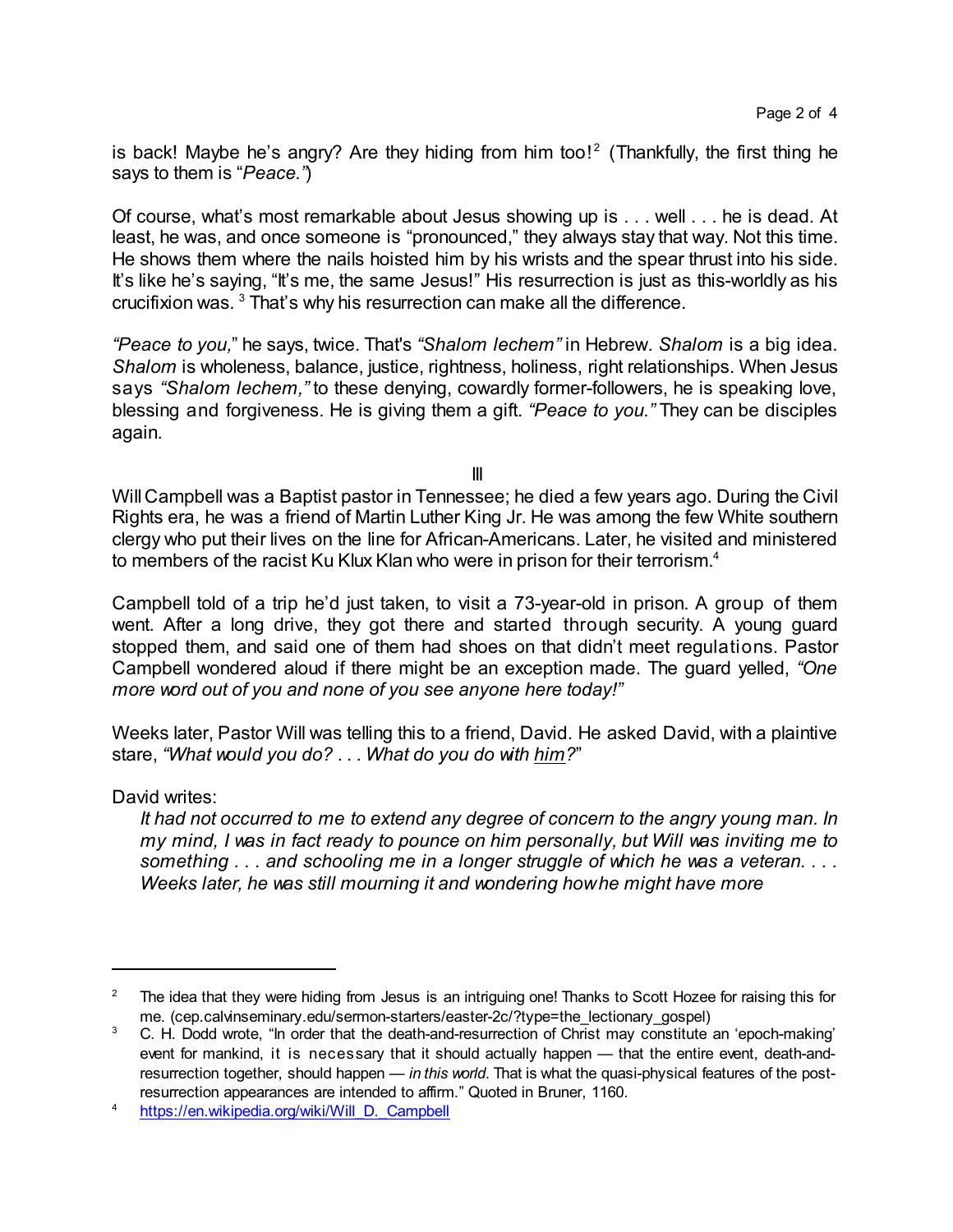*righteously engaged [the outburst of one prison guard], one sad soul enmeshed, like we all are, in an endlessly adversarial culture."* 5

Even for a saint like Will Campbell, it's hard to know how to breathe peace.

IV

We breathe in fear. Why did I flip out on those guys in my house? I was afraid of being scammed. What fears led that young guard to snap at old Will Campbell? Nobel Peace Prize winner Aung San Suu Kyi said: *"The only real prison is fear, and the only real* freedom *is freedom from fear.*" Fear locks us behind closed doors. Then, Jesus shows up, into the middle of this group of disciples.

*"Shalom,"* he gives and promises. He says this to us disciples who have majored in messing up. I can sing *"I have decided to followJesus!"* with all the conviction of a churchcamp choir. But vacation ends, and my faithful following lasts until my first confrontation.

Then, precisely to disciples like us, Jesus says, *"Just as the Father sends me, so I am sending you!"*

Why was Jesus sent?

*God loved the world so much that he gave his one and only Son, so that every single person who simply entrusts themselves to him will never be destroyed, but will have deep, lasting life.*<sup>7</sup>

Jesus now sends us on this same mission. Can we boldly imagine this?

*God loves the world so much that God sends you (and you, and you), all of us together, so that every single person who simply trusts the One you represent will not be destroyed, but have deep, lasting life.*

Is that what Jesus is saying here? *"Just as the Father sends me, so I am sending you!"* Sounds like it. 8

That makes me very uncomfortable. The idea that somehow I carry in me the healing, reconciling, peacemaking and life-giving work of Jesus. I know it's Jesus who does all those things. He is the Saviour, not you or me. Still, this idea that we are his representatives? That a hard-bitten at way-too-young-an-age prison guard depends on Will Campbell to represent the forgiving grace of Jesus? Or that some door-to-door, shady seller of stuff-I-don't-need is depending on me to represent the healing love of Jesus?

Crazy? Yes! As crazy as a crucified man resurrected!

<sup>&</sup>lt;sup>5</sup> David Dark, "The Context of Love is the World: Liturgies of Incarceration" Context (Spring 2016), 12f.

 $\frac{6}{7}$  Quoted by Michael Palmer. www.aplainaccount.org/#!John-201930/bhul0/56f918f20cf20a08ed0943f2

My translation of John 3:16.

<sup>8</sup> I got the provocative idea from Bruner, 1163.